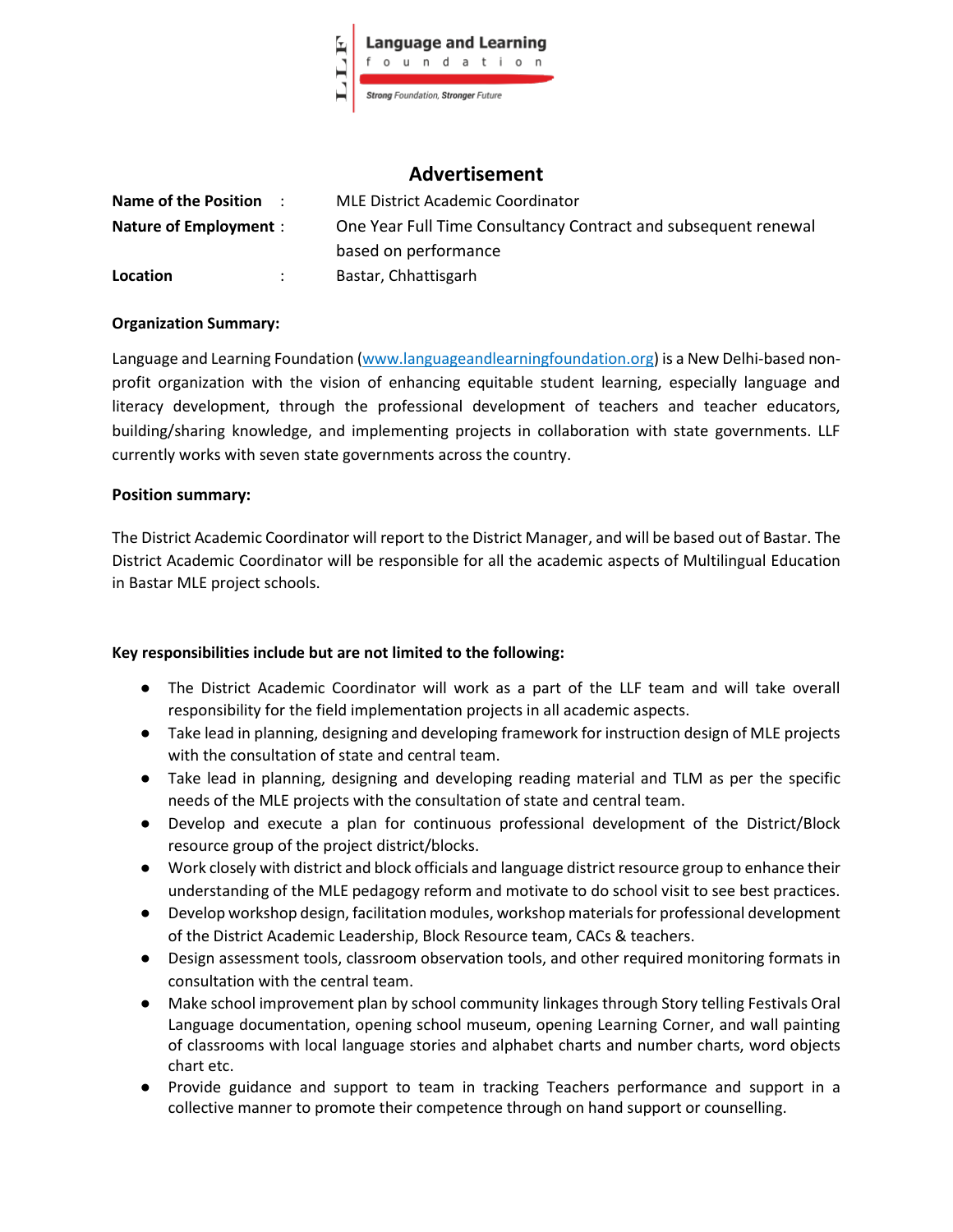

- Provide guidance and support to team in tracking children's performance cumulatively to ensure their performance in L1 and L2 oral and written
- Develop and execute strategies for capacity building of internal field team to ensure effective onsite support to the teachers.
- Facilitate MLE sessions in professional development workshops/trainings for DIETs/BEOs/ABEOs/CACs, Headmasters, and Teachers.
- Ensure all the outcomes and outputs are achieved as per the timelines in demonstration projects.

#### **Planning and Review**

- Develop a detailed activity plan for the projects, essential reading materials, TLM, teachers training, school monitoring, capacity building.
- Monthly basis review of annual plan and progress of academic activities with District Manager, Block Coordinators and State Team.
- Monthly documentation of the program progress along with documentation of key academic processes
- Need-based support to the district, state, and central team in program design, planning & review
- Monthly/Quarterly/Annual reporting of the program activities and share the report with the State Manager
- Keep track of all academic activities of the field MLE projects as per approved annual plan Conduct weekly conference with DM, BCs and State team to review the progress and plan
- Monthly basis meeting with DM in consultation with state Manager
- Support in any other MLE activity, programme, or intervention as and when needed.
- Any other work suggested by District and state Manager

## **Monitoring & Evaluation (Data management)**

- Manage data of all assessments (Informal, periodic, third party) and share with state manager on a monthly/quarterly basis
- Analyse and interpret the data for review and present to the stakeholders
- Keep a record of updated numbers for schools, teachers, enrolment, district/block officials & CACs.
- Facilitate Joint planning and field visits with district & block level monitoring and supporting team of education department.
- Maintain a master sheet of all data related to monitor activities of the program

## **School Monitoring**

- Ensure observation in schools (15 days) every month (Non-Negotiable)
- Fill the monitoring format in excel or app of all schools visited
- Update data of monitoring visits by officials, BRCs, CACs, BRPs etc.

## **Qualifications, Skills, and Abilities:**

- Post-Graduation are equivalent degree required and preferably Math/Hindi Literature background
- Knowing local languages of Chhattisgarh/Bastar would be added advantage.